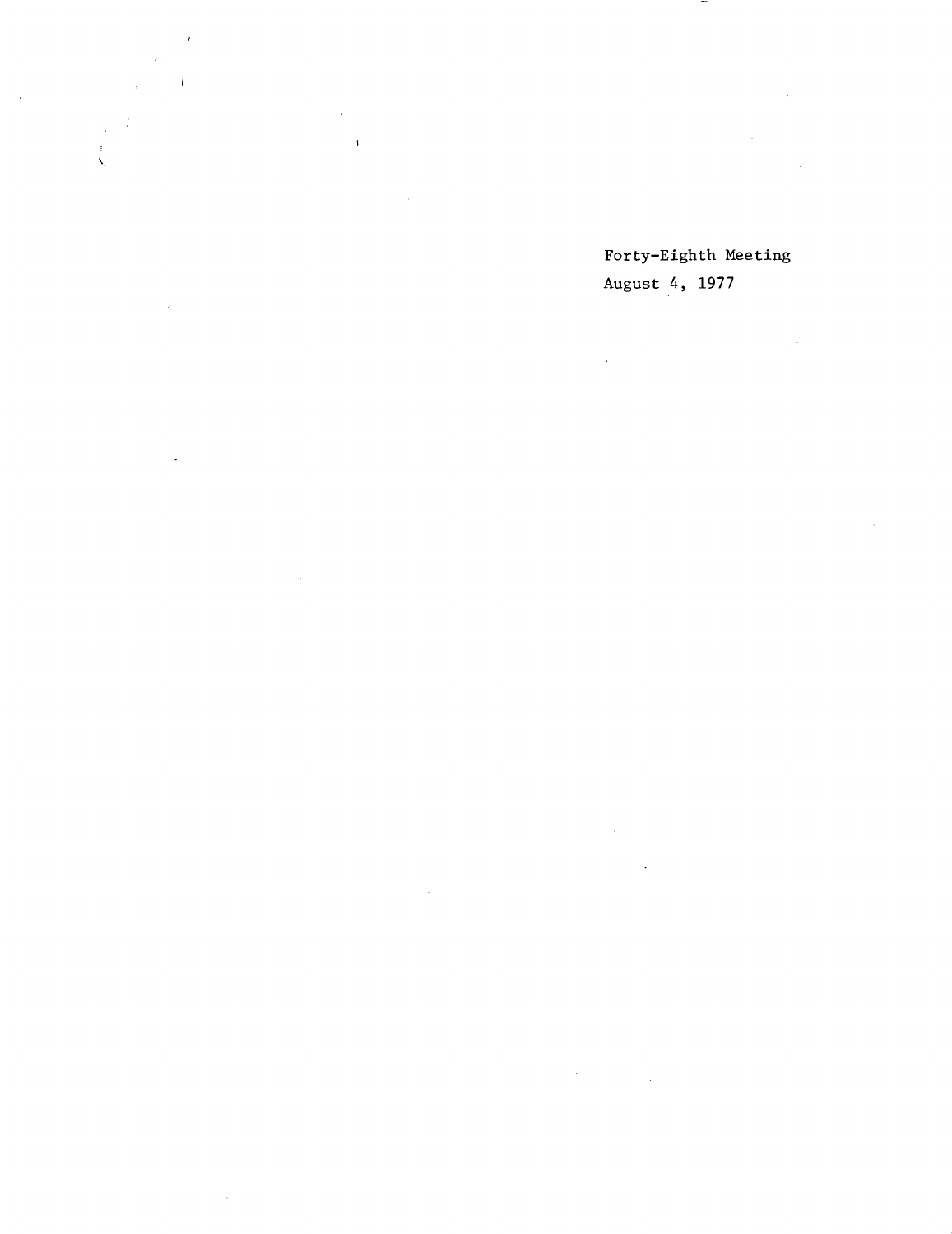The Minutes of the Forty-eighth meeting of the Executive Committee of the Faculty Council of Science held on Thursday, August 4, 1977 at 2:00 p.m. in the Faculty Conference Room, 250 Allen Building.

|          | Members Present: Dean R. D. Connor, Chairman; Professors B. D. Macpherson, |  |  |  |  |  |
|----------|----------------------------------------------------------------------------|--|--|--|--|--|
|          | J. Brewster, H. Duckworth, P. Loewen, A. Olchowecki,                       |  |  |  |  |  |
|          | and Mrs. E. B. Ross, Secretary.                                            |  |  |  |  |  |
| Visitor: | Professor H. Gesser                                                        |  |  |  |  |  |
| Regrets: | Professors K. Stewart and K. (Mrs.) Subrahmaniam.                          |  |  |  |  |  |

#### I. Approval of the Minutes of the Forty-seventh Meeting

The Minutes of the Forty-seventh meeting held on June 8, 1977 were approved on the motion of Loewen (Olchowecki).

#### II. Matters Arising Therefrom

Item #6. Professor Duckworth (Executive Committee reporter) is to report to Faculty Council on August 10th the deletion of Item II, l(C)(ii) from the Faculty Council By-law.

#### III. Communications

There were no. communications.

## Professor Gesser's Notice of Motion regarding Entrance Examinations

The Chairman called on Professor Gesser to speak to his motion. Professor Gesser explained that this motion was introduced because the Faculty of Science has one of the looser Entrance Requirements at the University (i.e. Mathematics 300 is not required for admission; Chemistry is. also not required). If entrance examinations were introduced, even though no individual course requirements would be needed, the following would occur:

- 1. uniformity
- $2.$ a proper curriculum in high schools
- weak students could be streamed to special .smaller classes  $3.$ and good students into larger.

Professor Gesser also feels that a reaction from.schools would occur that would be beneficial for the University.

 $\ldots$  2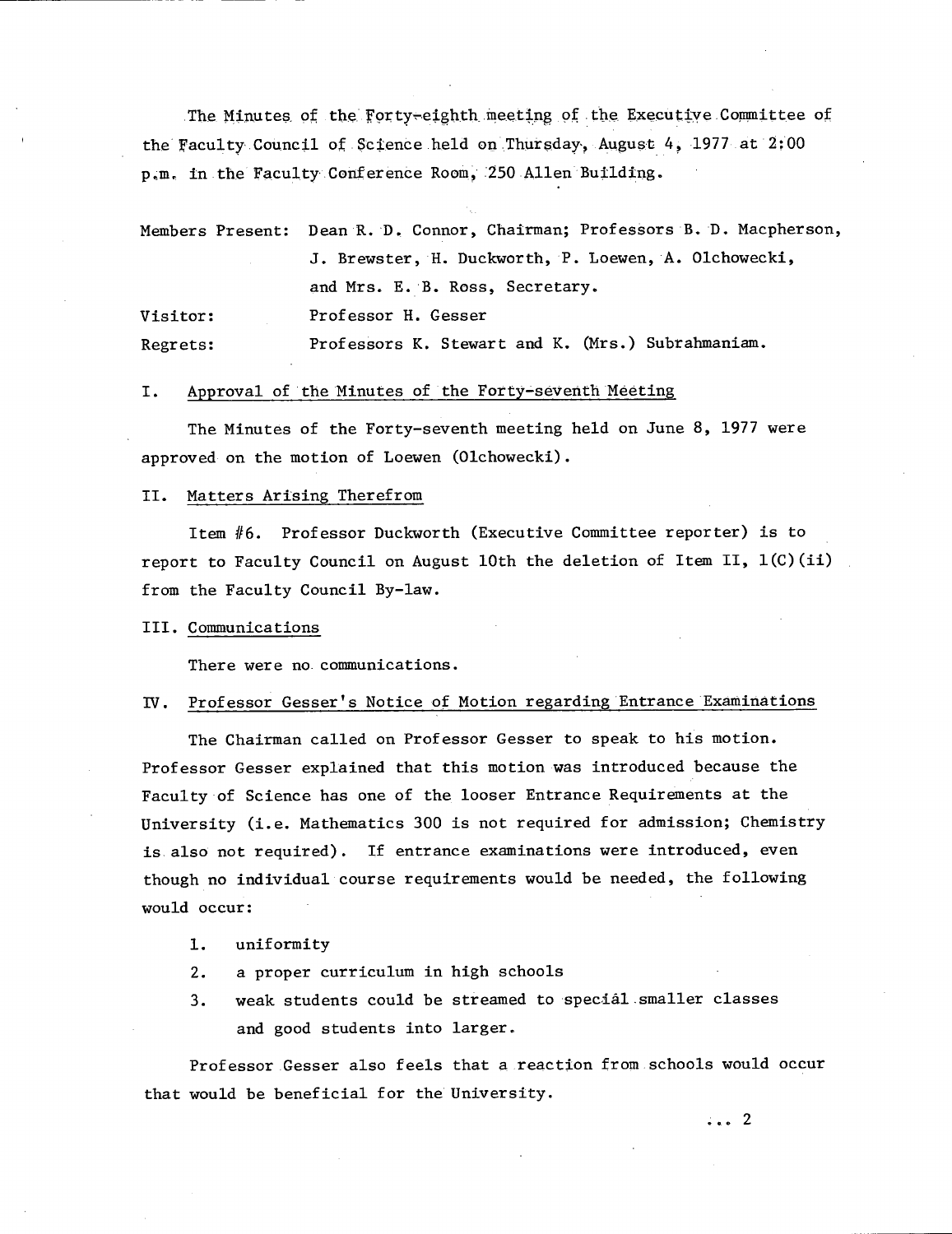In the discussion that followed, the following points were clarified:

- $1.$ The motion is intended for entrance. to the Science Faculty and Science courses, not the University as a whole.
- $2.$ The benefits derived from entrance examinations would compensate for the extra effort involved in having to administer them. It was noted that some departments already have tests which could be used.
- $3.$ Other Faculty students wanting our courses would have to write the appropriate entrance examination unless special arrangements were made for service courses.

Dean Macpherson informed the committee that the Senate Admissions Committee was concerned with Admissions to the University and that they were embarking on a study which would result in each Faculty wanting to look at their admission requirements. The feeling of the Senate Admissions Committee is more positive in regard to placement examinations than entrance examinations. Since there are so many other Faculty students taking Science courses we would have a problem with the University Admissions Policy if we introduced our own entrance examinations.

Professor Duckworth suggested that a Committee be set up to look at the feasibility of introducing entrance examinations as it would be difficult to undertake this task at Faculty Council. The Chairman informed the members that the University Admissions Committee has already set up a sub-committee to look at Entrance Requirements because of changes in the High School system Involving Student Initiated Projects which would now be indistinguishable from other courses numbered 305. Because there is already a subcommittee to look at the entrance requirements of each Faculty we should advise this committee that we would like to offer our assistance. The Chairman added that it would be unfortunate if Science implemented Entrance Examinations and no other Faculty did. Senate for one would not approve this for one Faculty - it would have to be a University-wide policy.

Dean Macpherson, who is Chairman of the Admissions sub-committee, informed the members that each Faculty will be asked what they are doing in terms of their Admissions requirements and we could respond that we wished to implement entrance examinations.

 $\approx$  2  $\approx$ 

 $\ldots$  3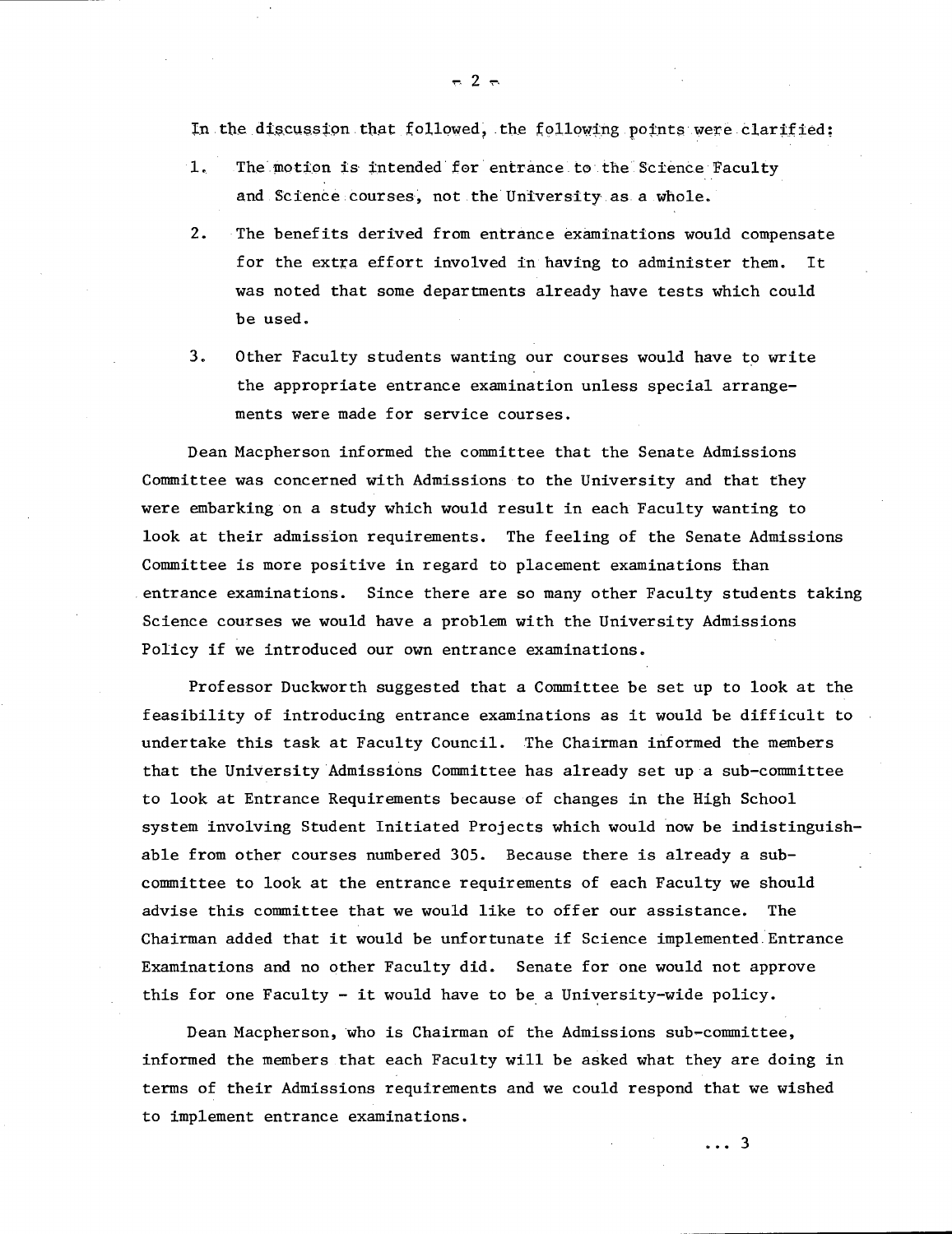The Chairman then suggested that the following could be done with the Notice of Motion;

- As it is a Notice of Motion, that it go through the 'normal'  $1.$ procedures
- $2.$ The Dean could be asked to set up a Committee to study the problem with reference to Entrance Examinations.
- We could communicate our concerns to the Senate Admissions  $3.$ Committee, suggest that entrance examinations are needed, and that they should consider this with our good offices.

The first proposal was rejected because it was felt that the necessary background to foresee problems that could arise is lacking. Professor Gesser stated that he liked.the second proposal as we could then report to the Senate Sub-committee our deliberations. Dean Macpherson added that it would be unfortunate to pass the Notice of Motion when the whole issue of entrance requirements is currently under review. He added that the motion should be tabled at Faculty Council. The Chairman stated, however, that the motion could be handled by asking him to set up a Committee to discuss this motion plus the broader problems of admissions. It was then moved by Duckworth (Brewster) that:

> "the Dean set up a Committee on Admissions Policies, which would liaise with the Senate Admissions Sub-Committee to prepare a report and bring forward recommendations"

#### Unanimous

 $\ldots$  4

Professor Duckworth requested that this Committee consult with the individual Departments. Dean Macpherson added that the Notice of Motion should be brought to the Sub-committee with the concurrence of the mover and seconder. The Chairman thanked Professor Gesser for appearing.

V. With the agreement of the Committee, item #6 was discussed at this ' point in the meeting.

Proposed New Program: Joint Honours Applied Mathematics-Statistics

Dean Macpherson reviewed the Joint Honours proposal from Applied Mathematics and Statistics that had been approved by the Faculty Committee

 $-3$   $-$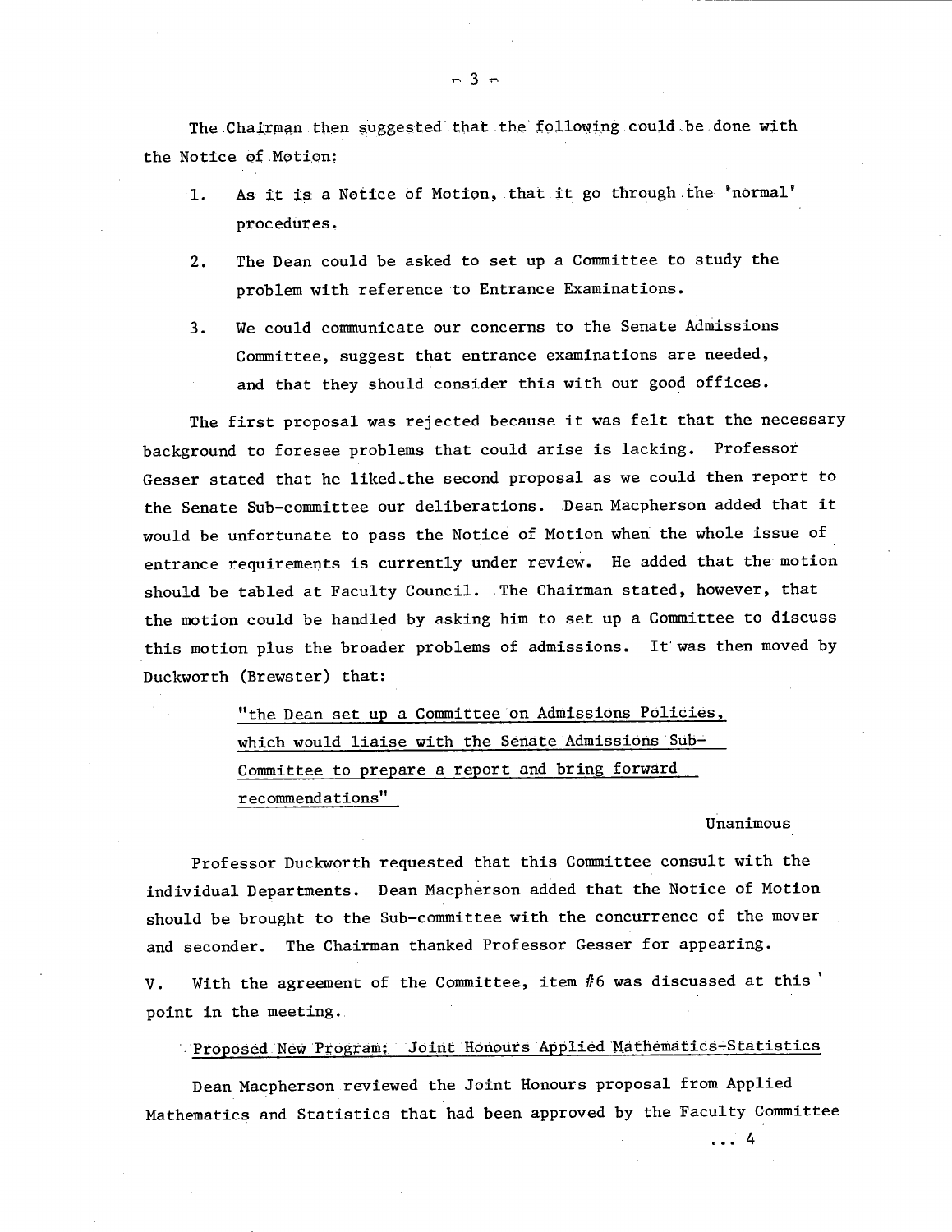on Courses with the request that this Committee look at the staffing requirements. It was noted that the Coish Committee report recommends more Joint Honours programs be introduced and that the Honours Applied Option be deleted from the Department of Mathematics Honours offerings.

It was moved by Macpherson (Duckworth) that:

## "the JOint Honours Applied Mäthématics - Statistics program be approved and go forward to Faculty Council"

A discussion followed on staffing requirements and available funds in the Faculty to meet the requirements as outlined in the proposal. The motion was then changed to include the following change to items 7 and 8 of the proposal:

> "In order to meet the additional teaching load at the fourth year, the Department of Applied Mathematics will need strengthening by 1980, either by transfer of faculty or by special academic funds to generate the necessary teaching capacity".

> > UNANIMOUS

#### Dr. Kelly's resignation as Chairman of the Faculty of Science VI. Graduate Course Change Committee

The Chairman read Dr. Kelly's letter of resignation from the above Committee and explained that in the past he was usually asked to appoint a new Chairman. The Committee agreed that this procedure be followed again.

VII. Proposed Change to Faculty Promotion Guidelines

The Chairman explained that he was requesting a change in the wording of the second paragraph of the Faculty Promotion Guidelines because of the problems that the word "outstanding" was causing with the Head Office due to the new promotion forms.

It was moved by Macpherson (Olchowecki) that:

"the amendment to paragraph 2 of the Faculty Promotion Guidelines be approved and carried forward to Faculty Council"

**UNANIMOUS** 

 $-4 -$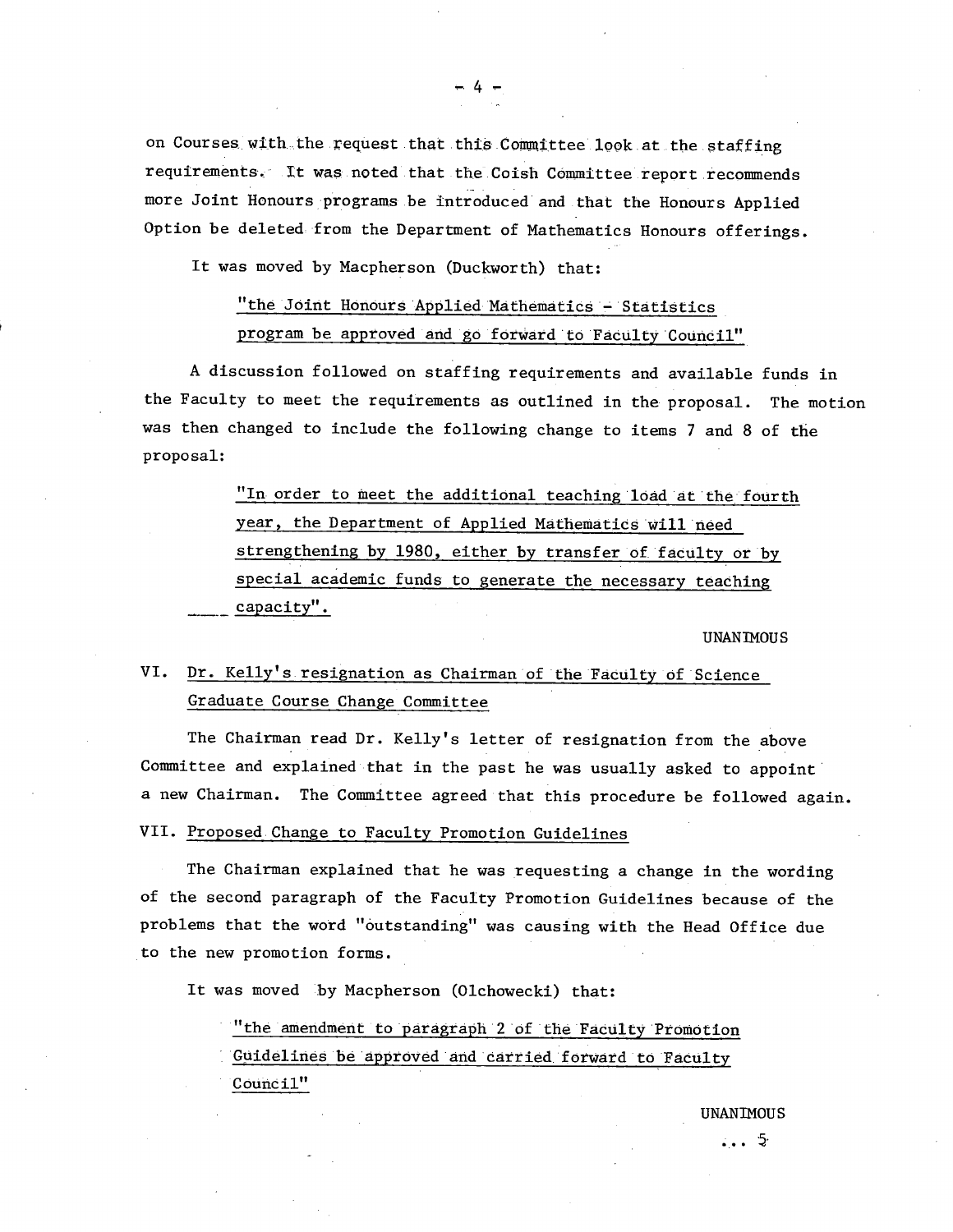### VIII. Néw Businéss

Y

Professor Duckworth explained a problem, that had arisen with the removal of the special long blackboard brushes from the Buller Building. As he felt that all that could be done at his level had failed, he asked the Chairman to look into this matter.

٠

The Dean agreed to discuss this with Mr. Robbins from Operations and Maintenance.

The meeting adjourned at 4:45 p.m.